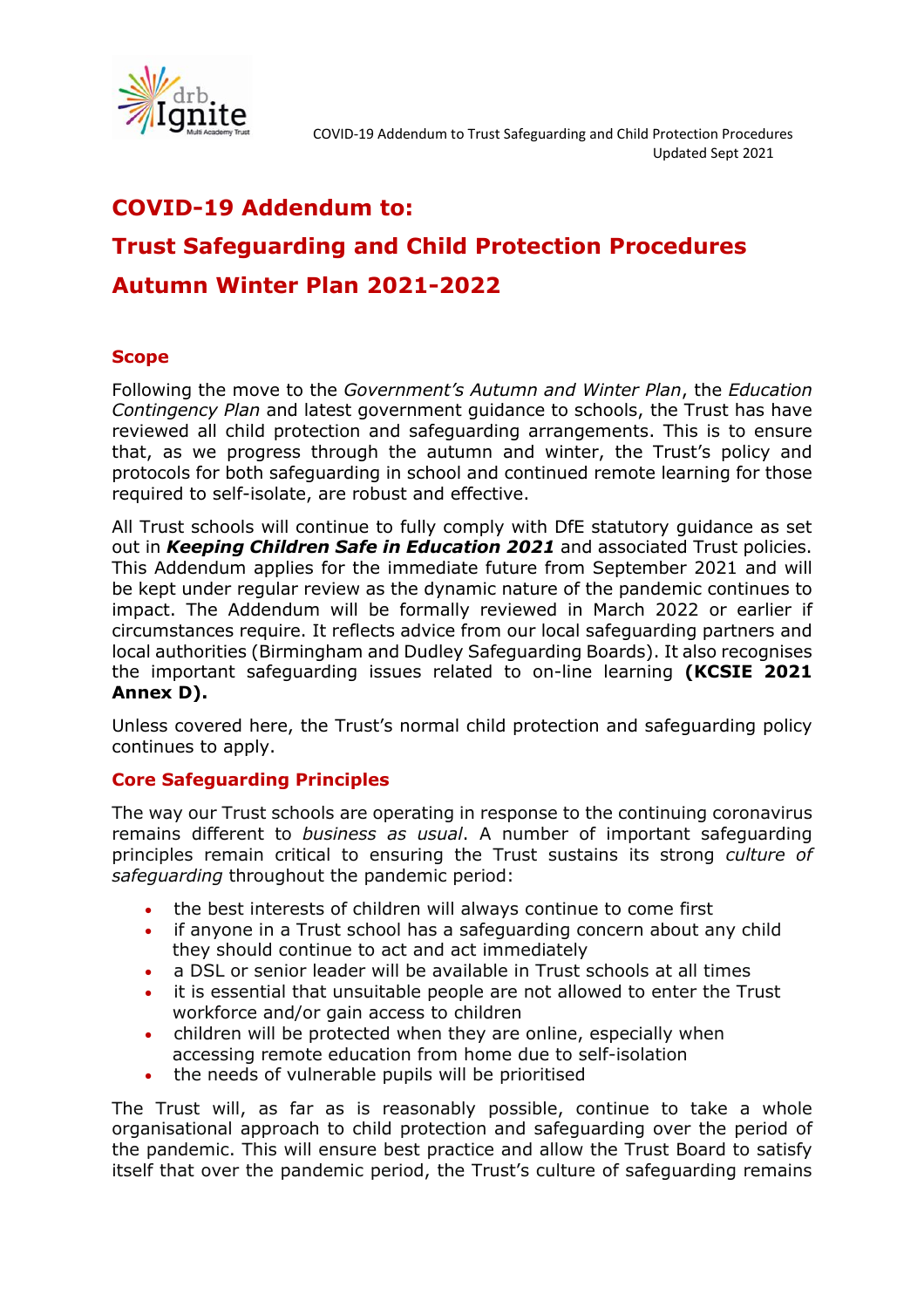

strong and the pressures of the pandemic are not weakening approaches to safeguarding or undermining child protection policy and procedures.

# **Revised Trust Child Protection arrangements**

The Trust will continue to ensure that any revised child protection arrangements required to respond to the government's *Autumn/Winter Plan* will reflect:

- any updated government guidance and advice received from the local safeguarding partners
- any updated advice received from Birmingham and/or Dudley local authorities regarding children with education, health and care (EHC) plans, the local authority designated officer and children's social care about reporting mechanisms, referral thresholds and children in need
- what staff should do if they have any concerns about a child whether the child is attending school or at home due to illness or self-isolation
- the continued importance of all staff acting and acting immediately on any safeguarding concerns whether the child is attending school or at home
- DSL (and deputy) arrangements in all Trust schools
- the continued importance for school staff working with and supporting children's social workers and local authority virtual school heads (VSH) for looked-after and previously looked-after children
- sexual harassment and sexual violence- processes will be reviewed for managing any report of such abuse and supporting victims (the principles as set out in part 5 of KCSIE 2021 will continue to be adopted by the Trust and its schools)
- what staff should do if they have concerns about a staff member who may pose a safeguarding risk to children (the principles in part 4 of KCSIE 2021 will continue to support how Trust schools respond to any such concerns)
- any additional arrangements to support children that schools are concerned about who may not immediately meet the *vulnerable* definition but have been negatively impacted by the pandemic e.g. through parental loss of employment, bereavement etc.
- what arrangements are in place to keep children not physically attending school safe, especially online and how any concerns about these children should be progressed
- the additional support required by parents/carers to engage with remote education when children are required to self-isolate and the pressures this may place on families
- additional support provision for the wellbeing and mental health pupils, parents and staff e.g. access to resources from *Anna Freud Centre* and *PAUSE* service in Birmingham.

The Trust will ensure all staff are aware of this *Autumn Winter 2021-22 Safeguarding Addendum* to the Trust's main *Safeguarding and Child Protection Policies and Procedures*. The Addendum will be updated in line with any new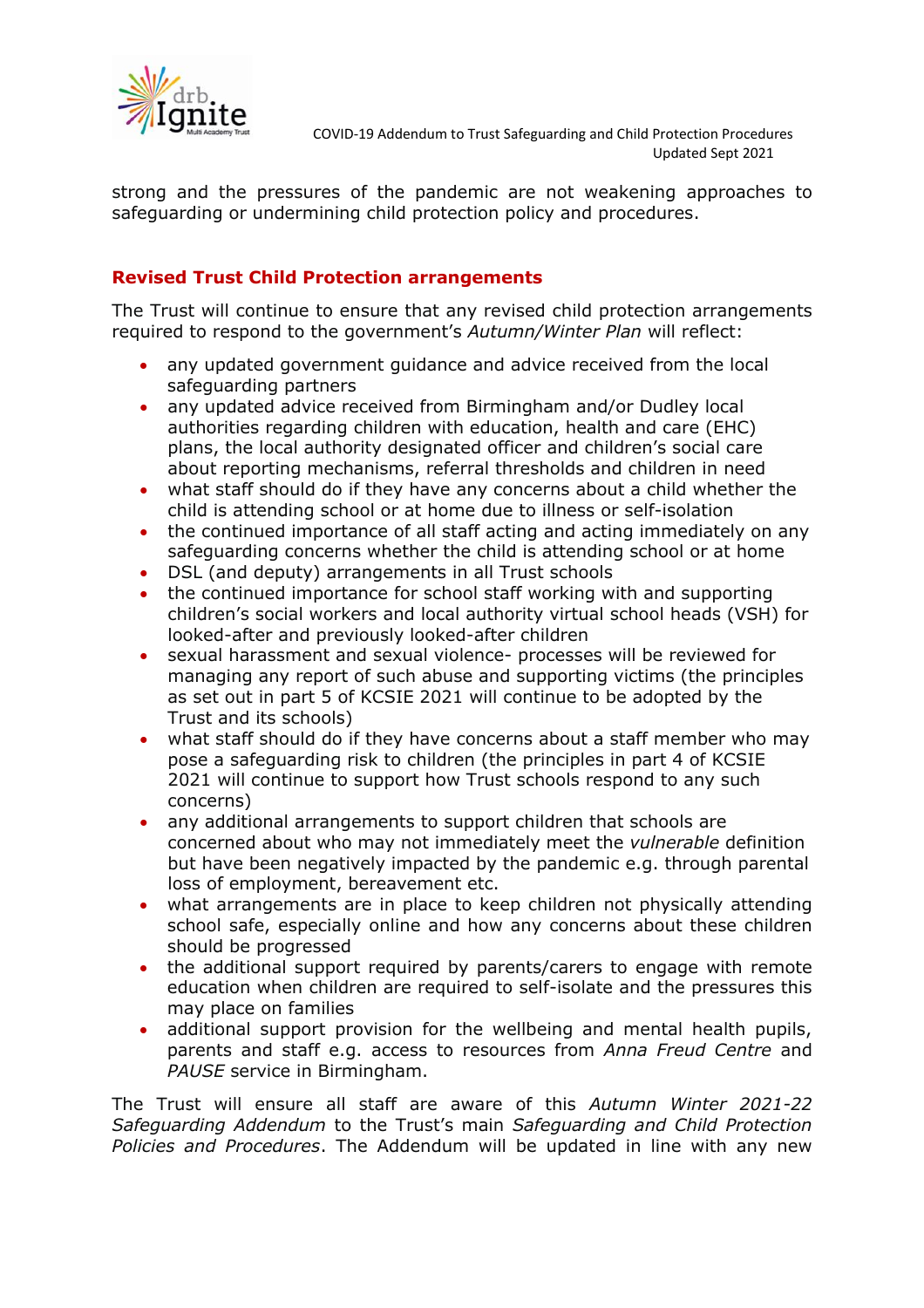

 COVID-19 Addendum to Trust Safeguarding and Child Protection Procedures Updated Sept 2021

government guidance and will be made available on the Trust and individual school websites.

Local Health Protection Team advice is available to all Trust schools:

#### **Birmingham Schools**

PHE West Midlands East Health Protection Team, 5 St Philip's Place, Birmingham, B3 2PW Phone: [0344 225 3560](tel://0344%20225%203560/) Out of hours for health professionals only: please phone 01384 679 031

#### **Dudley Schools**

PHE West Midlands West Health Protection Team, 2nd Floor, Kidderminster Library, Market Street, Kidderminster, DY10 1AB Phone: [0344 225 3560](tel://0344%20225%203560/) Out of hours for health professionals only: please phone 01384 679 031

## **Designated Safeguarding Leads and deputising arrangements**

All Trust schools will continue to ensure a trained DSL or deputy is available on site at all times. In the rare exception where staff absence due to the virus/selfisolation makes this not possible, the arrangements set out in the Trust's *Outbreak Management Plan* will be followed:

- a trained DSL or deputy from the school will be available to be contacted via phone or online video  $-$  e.g. when working from home
- sharing trained DSLs or deputies with other schools will be considered in the event that a school has no available DSLs
- where a trained DSL or deputy is not on site, a member of the senior leadership team will be deployed to take responsibility for the coordination of safeguarding. This might include updating and managing access to child protection files, monitoring the most vulnerable children in school, liaising with the offsite DSL (or deputy) and as required liaising with children's social workers where they require access to children in need and/or to carry out statutory assessments at the school.

Whatever the situation, the Trust requires that all school staff have access to a trained DSL or deputy and know on any given day who that person is and how to speak to them. Headteachers will be responsible for maintaining and keeping this under constant review in line with the requirements set out in Annex C of KCSIE 2021.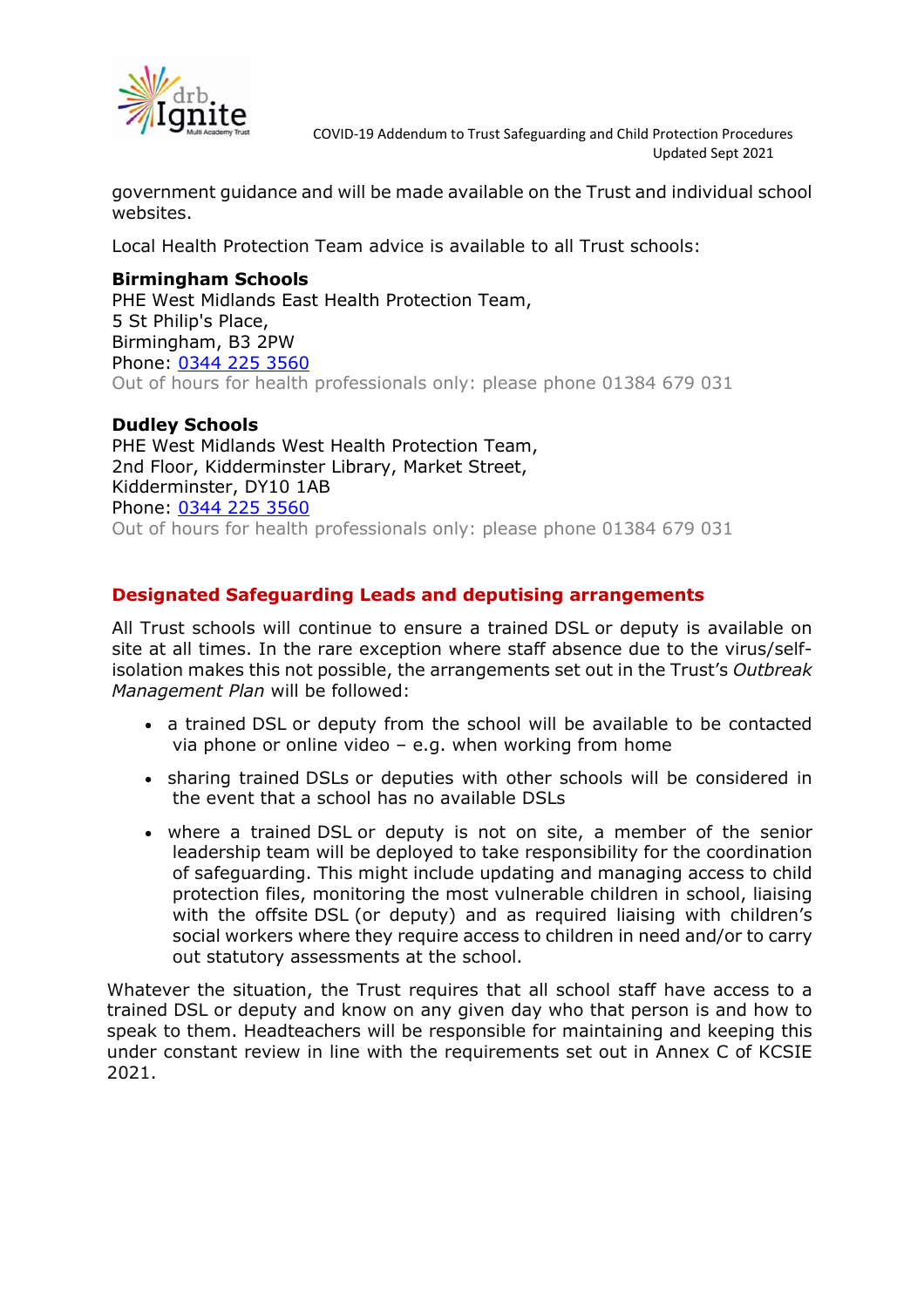

# **Mental health and wellbeing**

The Trust is aware that negative experiences and distressing life events, such as the current pandemic, can affect the mental health of pupils, parents and staff. Teachers should be aware of this in setting expectations of pupils' work when they are at school and also when learning from home. A designated Trust helpline is available to support teachers and provide advice on how best to support children. The Trust and its schools will also continue to signpost pupils, parents and staff to other resources to support good mental health and wellbeing throughout the period of the pandemic e.g. Anna Freud Centre resources

### **Safe behaviours in school**

As schools are required to remove certain restrictions e.g. the placing of pupils in discrete bubble arrangements and more peer to peer mixing takes place, the principles in Keeping children safe in [education](https://www.gov.uk/government/publications/keeping-children-safe-in-education--2) (KCSIE) 2021 are critically important to ensure effective vigilance and oversight of all pupils. In particular, reintegration will be monitored to ensure a safe environment is maintained and that children are safeguarded, staff have been appropriately checked and all risk assessments carried out with clear mitigation measures as required.

## **Part 5 Child on child sexual violence and sexual harassment**

At the start of the Autumn Term all staff will be required to ensure they are fully aware of Part 5 of KCSIE 2021 which outlines government expectations about how schools identify, manage and respond to child on child sexual violence and sexual harassment. This is also highlighted in the new *Ofsted Inspection Handbook 2021* (sections 306-311).

Therefore, the Trust and headteachers will ensure:

- appropriate policies and procedures are in place, clear and easy to read
- the curriculum reflects awareness
- all pupils are supported to raise concerns and/or report incidents
- pupil reporting is taken seriously by all staff
- appropriate records are maintained

### **Vulnerable children**

Ensuring that vulnerable children remain protected, whether attending school or learning at home, remains a top priority for the Trust and its schools. The Trust will continue to follow the latest DfE guidance:

[https://www.gov.uk/government/publications/actions-for-schools-during-the](https://www.gov.uk/government/publications/actions-for-schools-during-the-coronavirus-outbreak/guidance-for-full-opening-schools)[coronavirus-outbreak/guidance-for-full-opening-schools](https://www.gov.uk/government/publications/actions-for-schools-during-the-coronavirus-outbreak/guidance-for-full-opening-schools)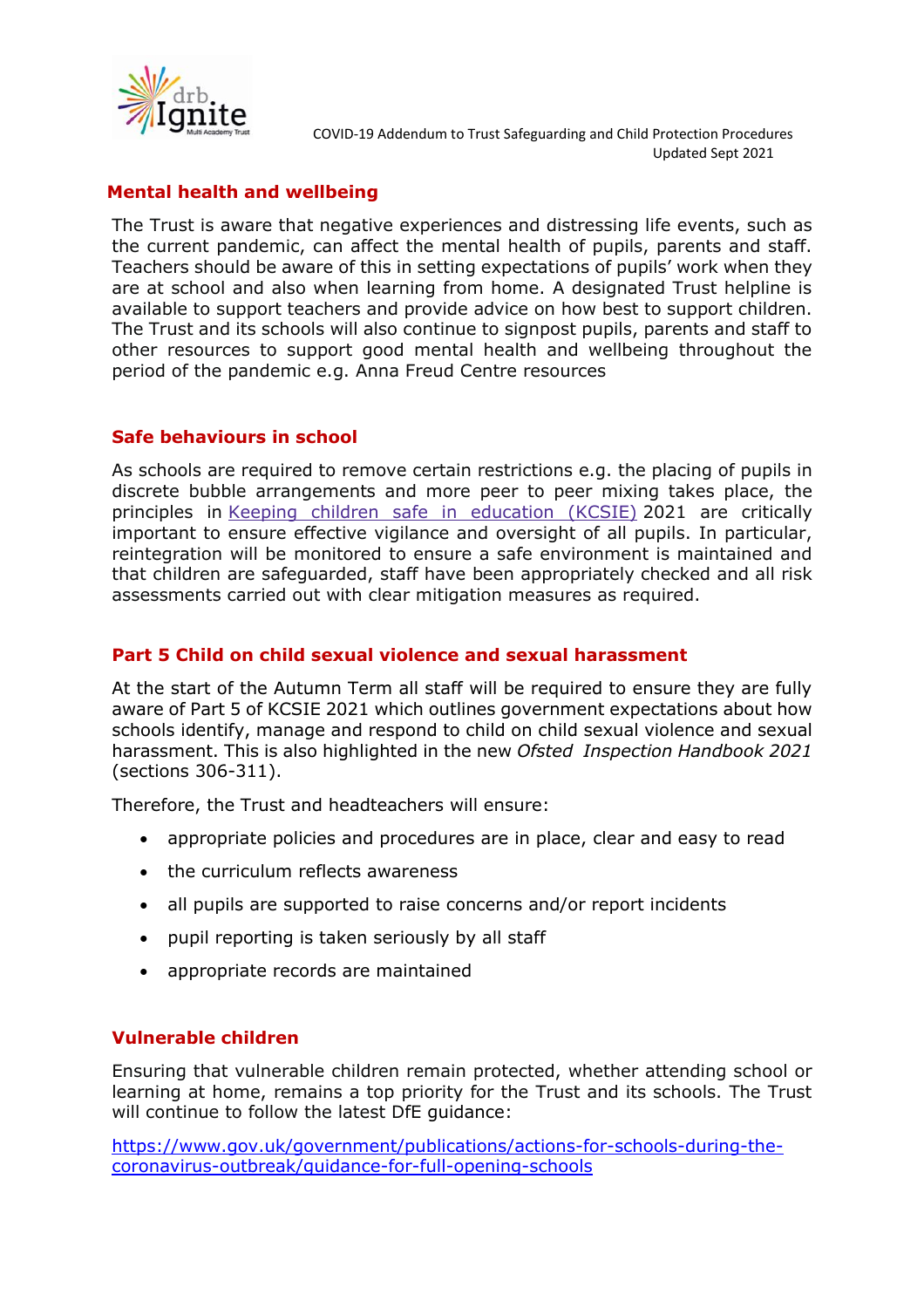

The Trust and its schools will also continue to work closely with all external services and social workers to ensure the best interests of vulnerable children remain an absolute priority.

In all circumstances where a vulnerable child is not able to take up their place at school, attends sporadically or discontinues, the school will notify their social worker immediately and work with them to find an effective solution for the child and family.

### **Online safety in school and when learning at home**

The Trust recognises that it remains critically important that schools provide a safe online environment whether pupils are learning at school or from home. Schools will continue to ensure that appropriate filters and monitoring systems (read guidance on what ["appropriate"](https://www.saferinternet.org.uk/advice-centre/teachers-and-school-staff/appropriate-filtering-and-monitoring) looks like) are in place to protect children when they are online on the schools IT systems or recommended resources. The Trust will ensure it maintains the technical knowledge to ensure safe IT arrangements. The Trust will also monitor its contingency arrangements if IT staff become unavailable.

All Trust schools will consider the safety of their children when they are asked to work online. The starting point for online teaching will be that the same principles set out in the Trust's *Staff Code of Conduct* apply. This includes acceptable use of technologies, staff/pupil relationships and communication including the use of social media.

The *Staff Code of Conduct* will apply equally to any existing or new online and remote education arrangements which are introduced for pupils required to selfisolate for whatever reason.

#### **Delivering remote education safely**

All Trust staff understand that safeguarding children is everyone's responsibility whether children are attending school or learning at home. Keeping children safe on line is essential to the success of the Trust's *remote education* provision. Children have a right to feel safe and secure on line and cannot learn effectively unless they do so.

To support remote learning the Trust and its schools will work together to ensure:

- KCSIE 2021 statutory guidance is followed
- provision of clear guidance and direction for teachers and support staff about the digital platforms that can, and more importantly, cannot be used.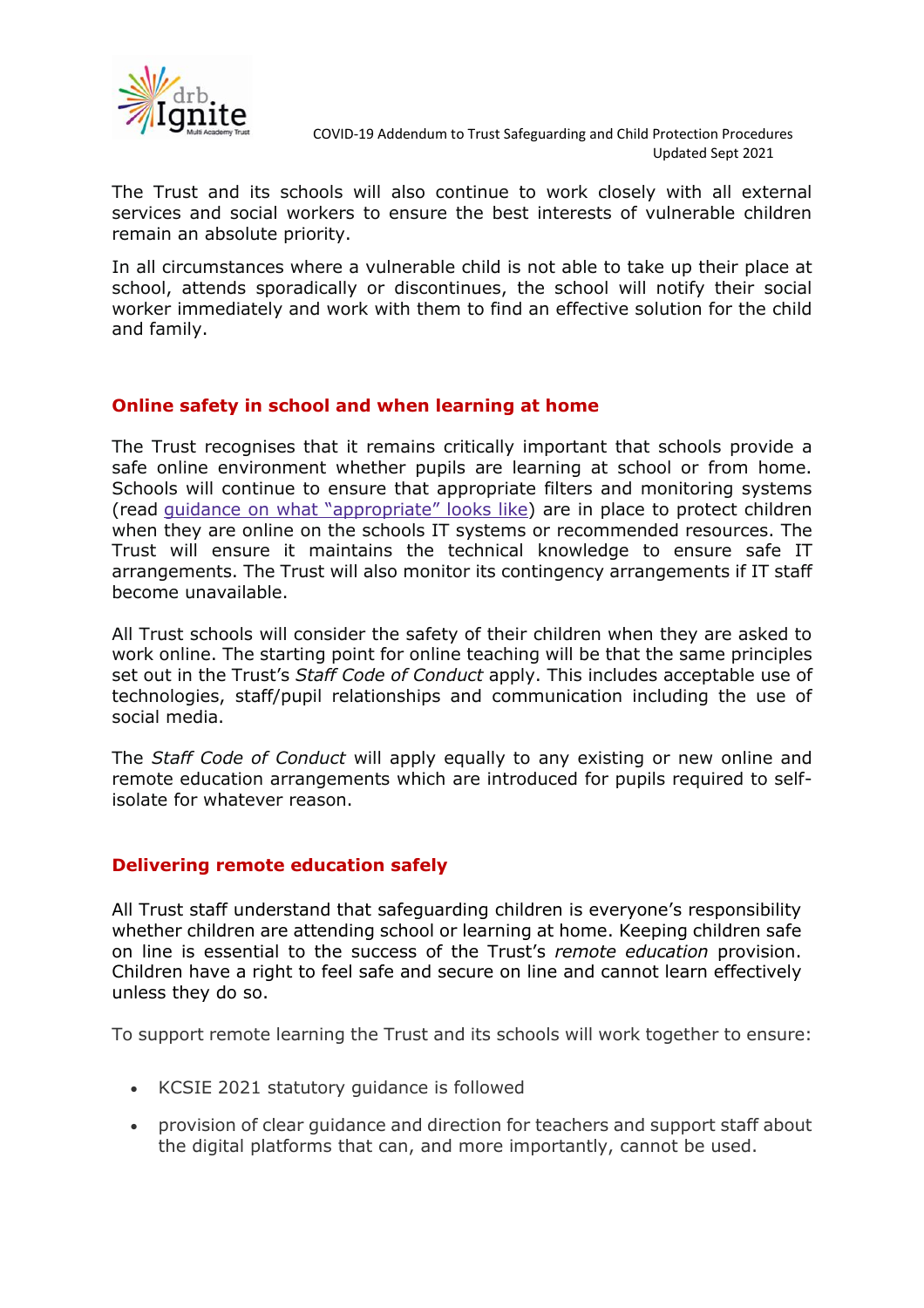

• that online services, functionality and configurations are made in full recognition of data protection, information security, safeguarding and child protection.

The Trust procedures and protocols in place for on-line learning will ensure a safe and welcoming remote education experience and should be read alongside the Trust's *Safeguarding and Child Protection Policy and Procedures*. Good safeguarding practice will be promoted as follows:

- School reporting routes for concerns are provided to all children, teachers, parents and carers in line with the Trust's *Safeguarding and Child Protection Policy and Procedures.*
- E-Safety resources and practical support are shared with parents/carers in order to respond to harmful or upsetting content and bullying or abuse online.
- Communications and interactions take place only within the school teaching hours.
- Communications and interactions take place through the school office email address, an organised Teams meeting or telephone conversation.
- Staff use the account set up with their school E-Mail address. They do not use a personal E-mail address at any time.
- Staff use school devices over personal devices where possible.
- Staff are mindful when sharing personal information.
- Telephone calls to pupils/parents/families needing extra support use the 141 Caller ID hiding mechanism or use a school mobile phone where available.
- GDPR will continue to be a consideration. Parents have provided consent for the use of Teams and have been made aware of how data is stored on the platform.
- Schools will ensure any use of online learning tools and systems are in line with the Trust's privacy and data protection/GDPR requirements. Any concerns should be passed to the Trust's DPO.
- Schools will carry out, in addition to other communication, a weekly wellbeing check for pupils self-isolating at home. Staff are expected to speak to individual pupils.
- Where appropriate, schools will inform relevant child protection agencies immediately in the event of specific pupils having to self-isolate.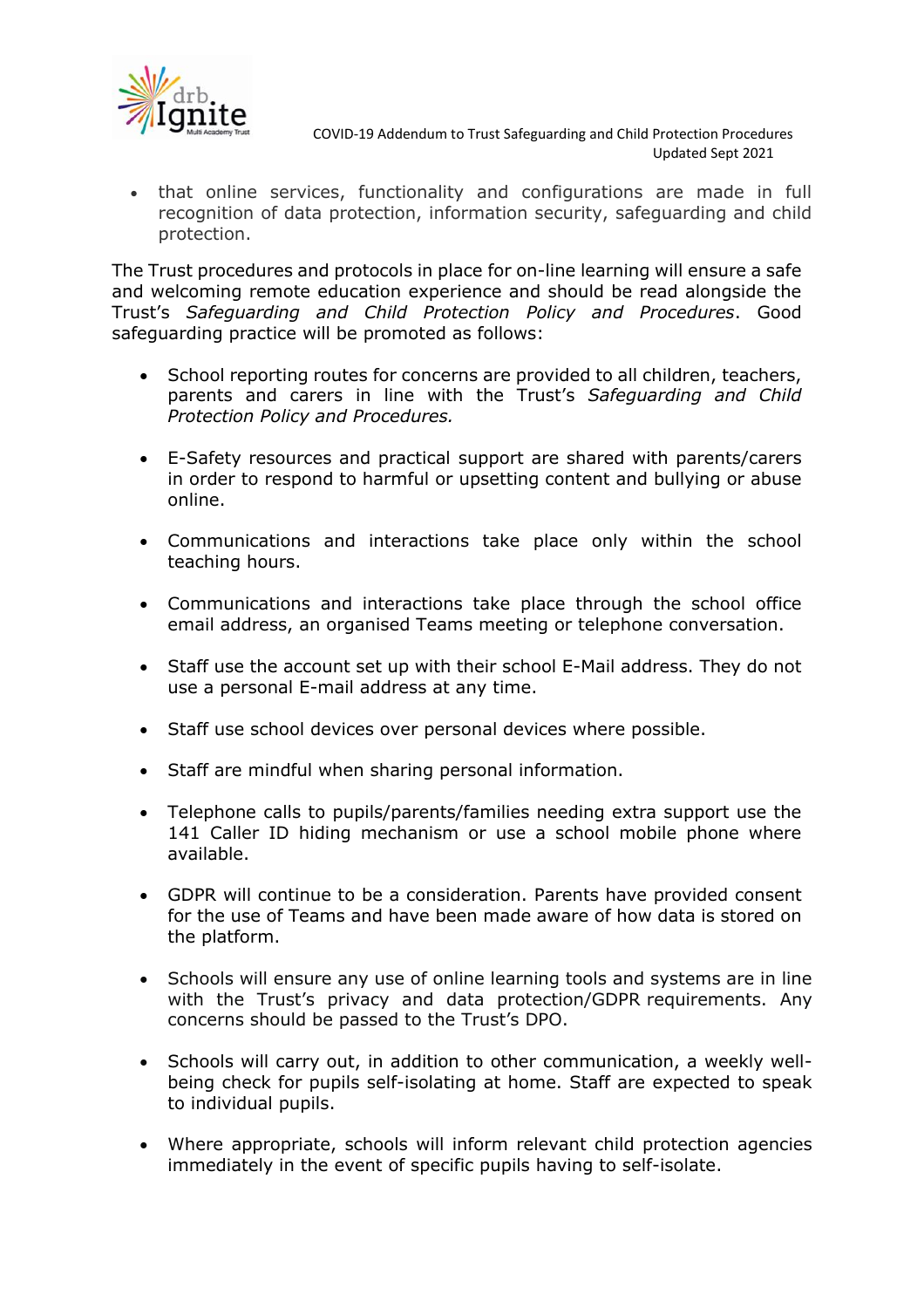

# **Online safety – clear reporting routes**

An essential part of the *Remote Learning Programme* will be ensuring pupils who are being asked to work online have very clear reporting routes in place so they can raise any concerns whilst online. As well as reporting routes back to school, schools will also signpost children to age appropriate practical support from such agencies as:

- [Childline](https://www.childline.org.uk/?utm_source=google&utm_medium=cpc&utm_campaign=UK_GO_S_B_BND_Grant_Childline_Information&utm_term=role_of_childline&gclsrc=aw.ds&&gclid=EAIaIQobChMIlfLRh-ez6AIVRrDtCh1N9QR2EAAYASAAEgLc-vD_BwE&gclsrc=aw.ds) for support
- UK Safer [Internet](https://reportharmfulcontent.com/) Centre to report and remove harmful online content
- [CEOP](https://www.ceop.police.uk/safety-centre/) for advice on making a report about online abuse

As schools will continue to be in regular contact with parents and carers. Communications will be used to reinforce the importance of children being safe online whether at school or at home. The Trust considers it to be especially important for parents and carers to be aware of what their children are doing online, including the sites they access.

If children are required to self-isolate, parents and carers may choose to supplement the remote education offer with support from online companies and in some cases individual tutors. In their communications with parents and carers, schools will emphasise the importance of securing online support from a reputable organisation/individual who can provide evidence that they are safe and can be trusted to have access to children. Support for parents and carers to keep their children safe online will include:

- [Internet](https://www.internetmatters.org/?gclid=EAIaIQobChMIktuA5LWK2wIVRYXVCh2afg2aEAAYASAAEgIJ5vD_BwE) matters for support for parents and carers to keep their children safe online
- London Grid for [Learning](http://www.lgfl.net/online-safety/) for support for parents and carers to keep their children safe online
- [Net-aware](https://www.net-aware.org.uk/) for support for parents and careers from the NSPCC
- [Parent](https://parentinfo.org/) info for support for parents and carers to keep their children safe online
- [Thinkuknow](http://www.thinkuknow.co.uk/) for advice from the National Crime Agency to stay safe online
- UK Safer [Internet](https://www.saferinternet.org.uk/advice-centre/parents-and-carers) Centre

### **For note: All Trust schools are advised to share this support with parents and carers.**

### **Working with safeguarding partners**

The Trust will continue to update this Addendum where necessary, to reflect any revised guidance from local partners:

- our local safeguarding partners and boards
- our local authorities (Birmingham and Dudley) with particular regard to e.g. children with education, health and care (EHC) plans, local authority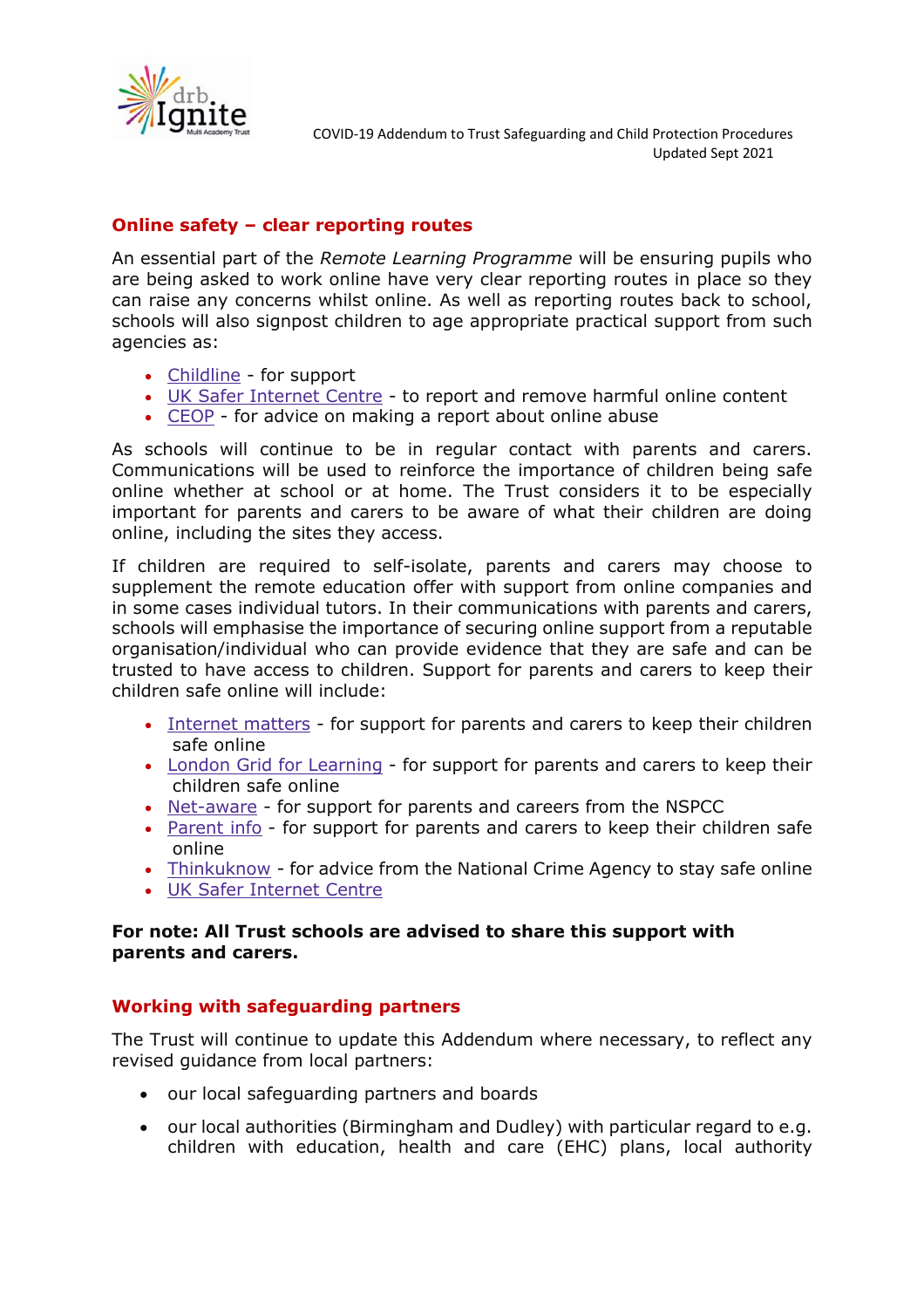

designated officers and children's social care, reporting mechanisms, referral thresholds and children in need

Whilst the Trust recognises the need to continue to have appropriate regard to data protection and GDPR, these will not prevent the sharing of information for the purposes of keeping children safe as outlined in KCSIE 2021.

#### **Monitoring attendance**

Throughout the implementation of the Trust's *Autumn and Winter Covid Plan*, schools will continue to be vigilant in monitoring and overseeing pupil attendance and absence. Attendance registers will be completed and the usual procedures to follow up on non-attendance implemented for all pupils.

Schools will follow up on any child that they were expecting to attend, who does not. Schools will also work with parents/carers to support and promote the importance of regular attendance.

Schools will take the opportunity, when communicating with parents and carers, to confirm emergency contact numbers are correct and ask for any additional emergency contact numbers where they are available.

Attendance data across all Trust schools will be reported regularly to the Trust's leadership team and Trustees.

For pupils learning from home, staff will also closely monitor and report, engagement with the Trust's Remote Education offer. Concerns about engagement will be reported immediately in line with Trust procedures.

#### **Concerns about a staff member**

The Trust will continue to follow the principles set out in Part 4 of Keeping Children Safe in Education 2021. Staff should continue to act on any concerns they have immediately.

The Trust and its schools will refer any adult who has harmed or poses a risk of harm to a child to the Disclosure and Barring Service (DBS).

The Trust and its schools will continue to refer potential cases of teacher misconduct to the Teaching Regulation Agency. The Trust will do this using the email address for the duration of the COVID-19 period in line with government guidance: [Misconduct.Teacher@education.gov.uk](mailto:Misconduct.Teacher@education.gov.uk)

#### **Support for children where the Trust has concerns**

All Trust staff are aware that the covid-19 pandemic continues to potentially put all children at enhanced risk as pressures on families increase. Staff will continue to be alert to any signs of abuse, or effects on pupils' mental health that may indicate safeguarding concerns, and act on any such concerns immediately.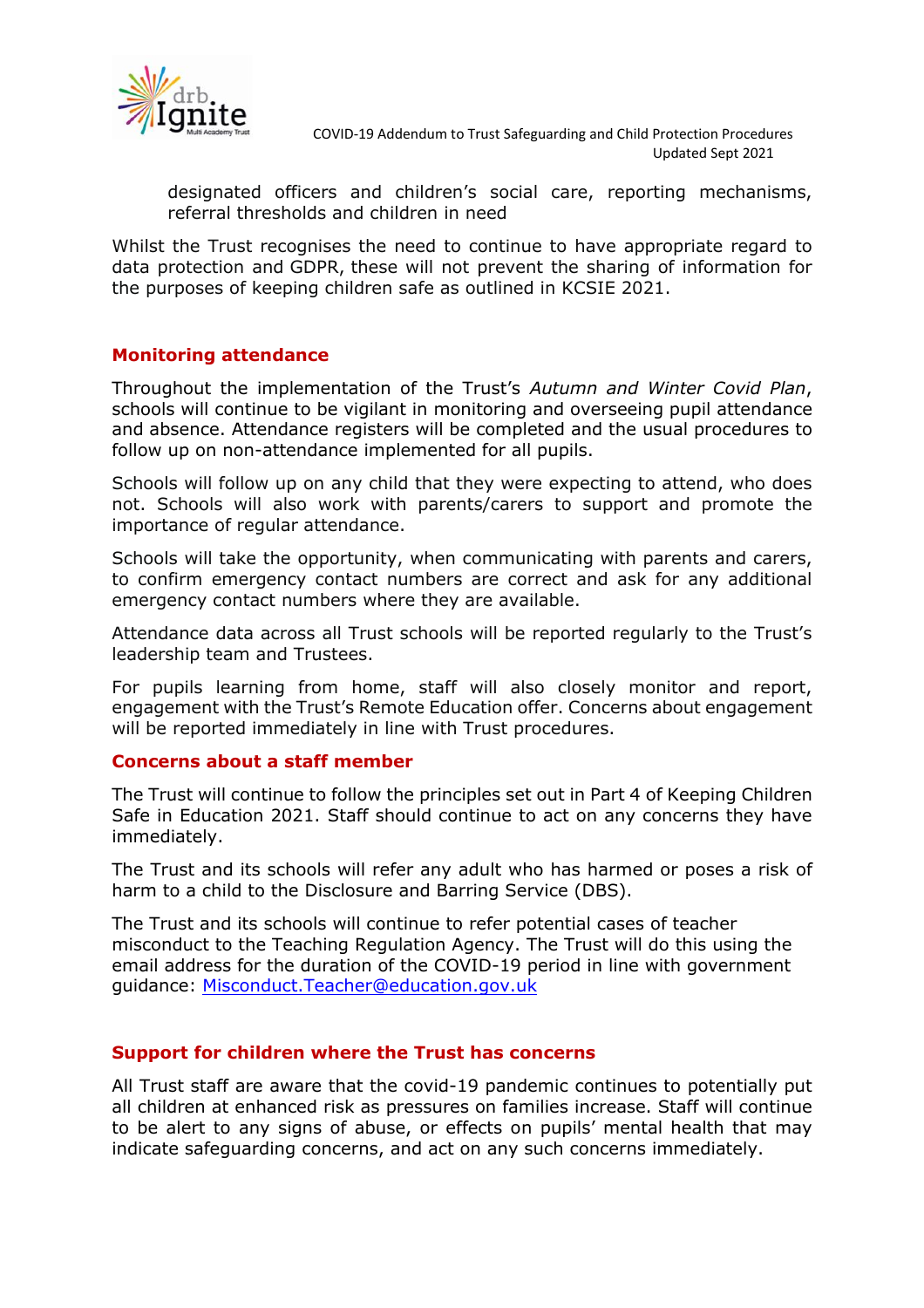

As the pandemic progresses, children who have not previously been considered as *vulnerable* may become a concern. This could result from such situations as loss of parental employment, domestic abuse, adult mental health concerns, housing eviction etc. Staff will be vigilant in monitoring children where there may be a concern and will report this concern to senior staff without delay. The Trust will also monitor this information closely at school and Trust levels and act accordingly.

### **Welfare Checks - safeguarding children not attending school**

**Contact Plans –** Trust schools will continue to have contact plans for children who may be poorly, self-isolating, shielding or absent from school for any other reason.

These plans set out:

- how often the school will make contact
- which staff member(s) will make contact
- how they will make contact
- expectations around engagement with remote learning

The Trust will monitor these plans as part of its on-going *Autumn and Winter Covid Plan* Assessment process.

### **Staff training and safeguarding induction**

All existing school staff will receive refreshed safeguarding training in the Autumn Term 2021 and be fully briefed on the revised KCSIE 2021, particularly in relation to *Part 5 Child on Child Sexual Violence and Sexual Harassment*. The important thing for all staff will also be awareness of the Trust's revised *Autumn and Winter Plan 2021-22* arrangements, *Education Contingency Plan* and *Trust Outbreak Management Plan* so they know what to do if they are worried about a child.

This will include awareness of KCSIE 2021 (Annex B) which provides guidance and support around a range of issues. Where new staff are recruited and join Trust schools they will continue to be provided with a thorough child protection and safeguarding induction.

#### **For note:**

Where existing school staff are required to move between schools on a temporary basis in response to staffing shortages, the receiving school should judge, on a case-by-case basis, the level of safeguarding induction required. In most cases, staff will already have received appropriate safeguarding training and will be aware of the Trust's *Safeguarding and Child Protection Policy*, confirmation of local processes and confirmation of DSL arrangements.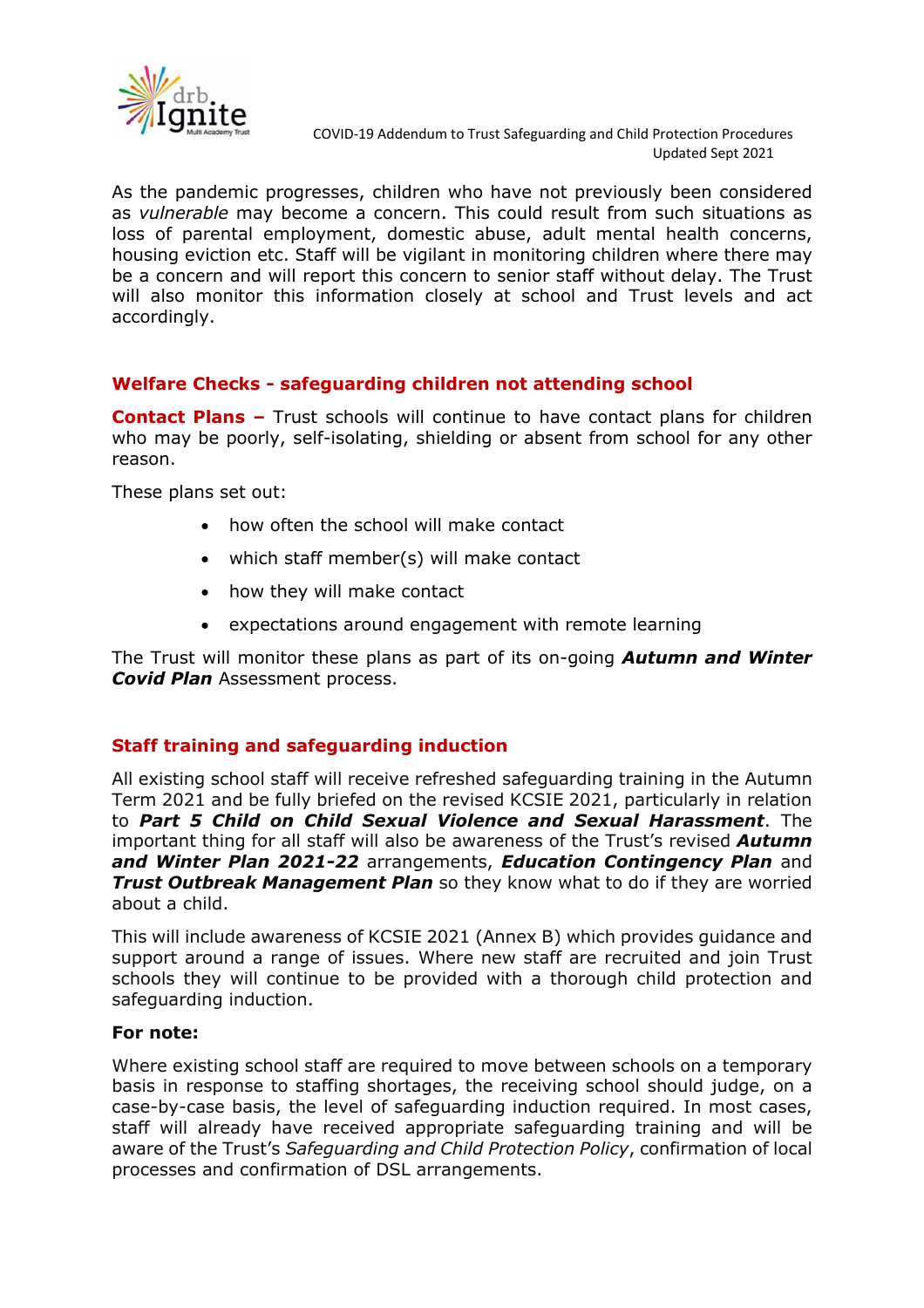

### **Safer recruitment of staff**

The Trust recognises that it remains essential that people who are unsuitable are not allowed to enter the children's workforce or gain access to children. If Trust schools need to recruit new staff over the period of the pandemic, they will continue to follow the relevant safer recruitment processes for their setting, including, as appropriate, relevant sections in Part 3 of KCSIE 2021. The Trust notes the changes the Disclosure and Barring Service (DBS) has made to its guidance on standard and [enhanced](https://www.gov.uk/government/news/covid-19-changes-to-standard-and-enhanced-id-checking-guidelines) DBS ID checking to minimise the need for face-to-face contact.

Whilst acknowledging the challenge of the current environment, it is essential from a safeguarding perspective that the Trust remains aware, on any given day, which staff will be in its schools and that appropriate checks have been carried out, especially for anyone engaging in regulated activity. As such, the Trust will continue to keep the single central record (SCR) up to date as outlined in KCSIE 2021.

# **Use of supply staff**

Staff shortages due to self-isolation may continue to necessitate the increased use of supply teachers and support staff. All Trust schools will assess the risks associated with supply staff and seek assurance from the supplying agency that staff have the appropriate checks. All supply staff will be made aware of Trust and school safeguarding procedures and *Autumn Winter Covid Plan* that must be followed by all staff.

#### **Monitoring and review**

This Addendum will be reviewed as guidance from local safeguarding partners, LAs or DfE is updated, and in March 2022 by the Trust and Trustee Designated Safeguarding Leads. At every review it will be approved by the Chair of the Trust

| <b>Monitoring and review</b> | <b>Trust Board</b>                           |
|------------------------------|----------------------------------------------|
| <b>Links</b>                 | Safeguarding and Child Protection Policy and |
|                              | <b>Procedures</b>                            |
|                              | <b>Anti-Bullying Policy</b>                  |
|                              | Behaviour Policy + Covid-19 Addendum         |
|                              | <b>Staff Code of Conduct</b>                 |
|                              | IT Acceptable Use Policy                     |
|                              | <b>Online Safety Policy</b>                  |
|                              | <b>Remote Education Policy</b>               |
| <b>Staff responsible</b>     | Executive Leaders + Headteachers             |
| <b>Committee responsible</b> | <b>Trust Board</b>                           |
| Date approved                | <b>September 2021</b>                        |